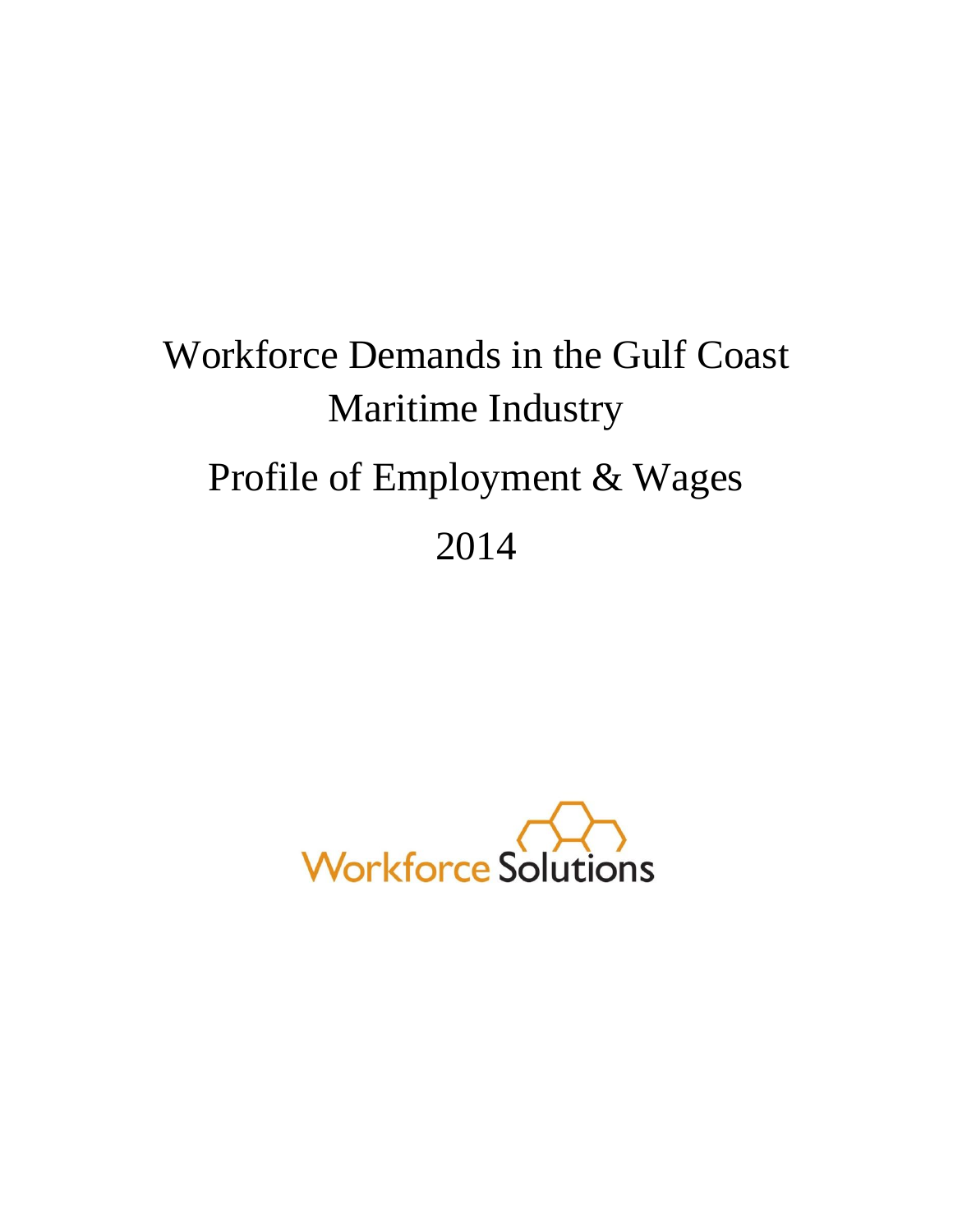The following is a profile of the Maritime Industry in the Gulf Coast Region. Workforce Solutions defines the Maritime Industry based on the following criteria:

- 1) **Industries** involved in the operation, maintenance and/or manufacture of ships, boats, and shipping containers, collectively referred to as "water transportation." Given the direct relationship to maritime activities, these industries are designated as "core" maritime industries. Other industries shown in this document are indirectly related to maritime activities and are included to the extent that they contain maritime occupations. Note that all occupations within core maritime industries are considered to be "maritime" for the purposes of this report, however actual job functions may not be specific to the maritime Industry.
- 2) **Occupations** whose function is specifically maritime in nature regardless of whether their respective industries are maritime-related. These are collectively known as "core" maritime occupations. As noted, other occupations shown in this document may not exhibit a direct relationship to maritime activities however they are included due to their existence within core maritime industries.

### **Maritime Industry Employment Highlights**

- Core Maritime Industries comprised 94.6 percent of all Maritime Industry employment in 2010. This figure is not expected to differ in 2020.
- Among core Maritime Industries, Support Activities for Water Transport is expected to have the highest net growth between 2010 and 2020, up 850 jobs.
- Among core Maritime Industries, Ship and Boat Building is expected to have the fastest employment growth rate between 2010 and 2020, up 24.5 percent.
- Gulf Coast Maritime Industries (core and non-core) comprised 0.5 percent of total covered employment in the Region in 2010. Despite a 15.9 percent projected growth rate by 2020, the Maritime Industry's share of total employment in the region is not expected change significantly over the decade.

### **Maritime Industry Wage Highlights**

- Average weekly wages for core Maritime Industries were \$1,153 as of Q1 2010. This was 5.9 percent above the average of \$1,089 for all industries.
- Among core Maritime Industries, Inland Water Transportation had the highest average weekly wage in Q1 2010 with \$1,980 while Scenic & Sightseeing Water Transportation had the lowest with \$298.
- When all Maritime Industries (core and non-core) were considered collectively, this group reported an average weekly wage of \$1,667 as of Q1 2010. This was 53.1 percent above the average of \$1,089 for all industries.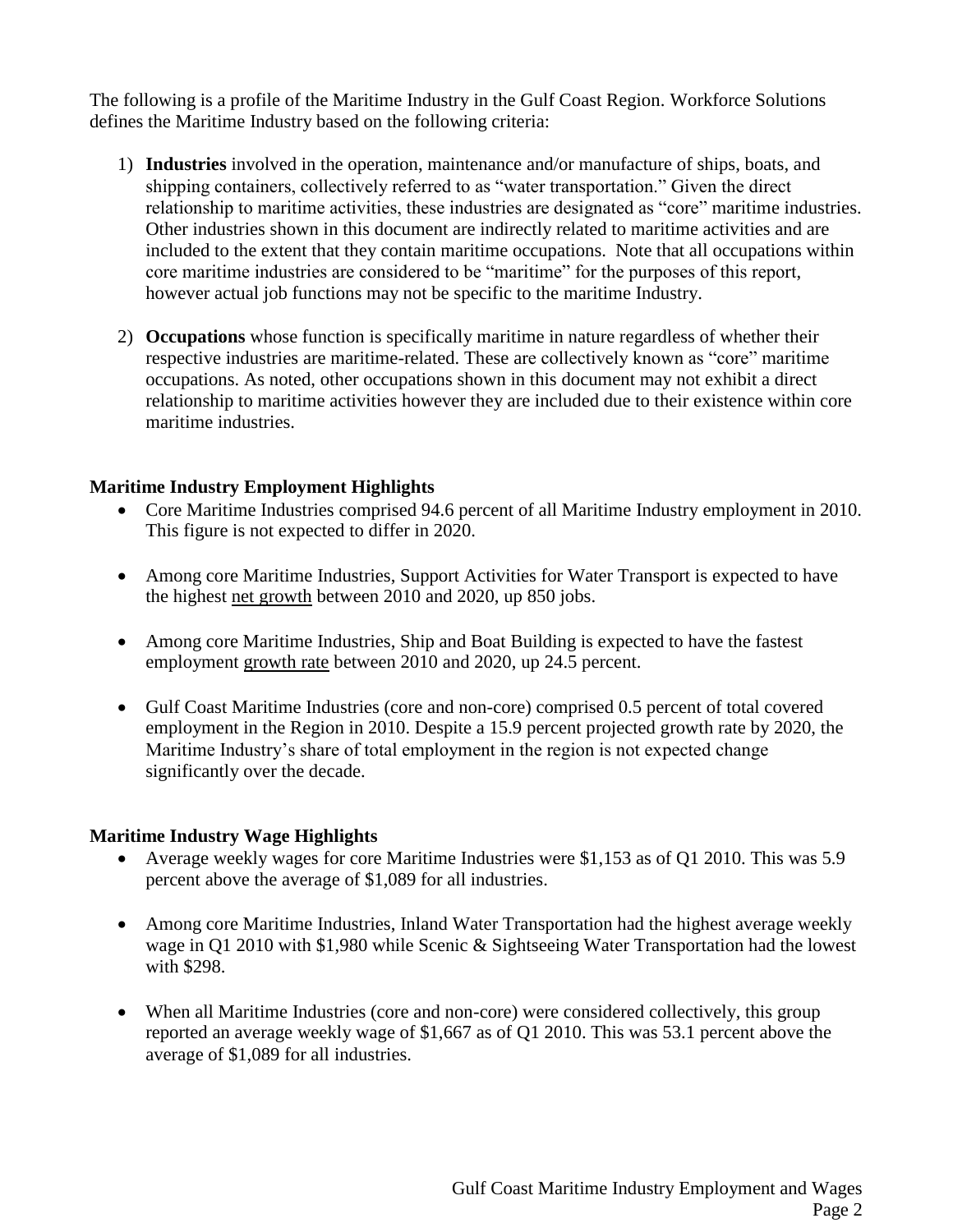Among all Maritime Industries (core and non-core), Management of Companies and Enterprises had the highest average weekly wage in Q1 2010 with \$2,624. Excluding Scenic & Sightseeing Water Transportation and Private Households, Other Amusement & Recreation Industries had the lowest average weekly wage with \$370.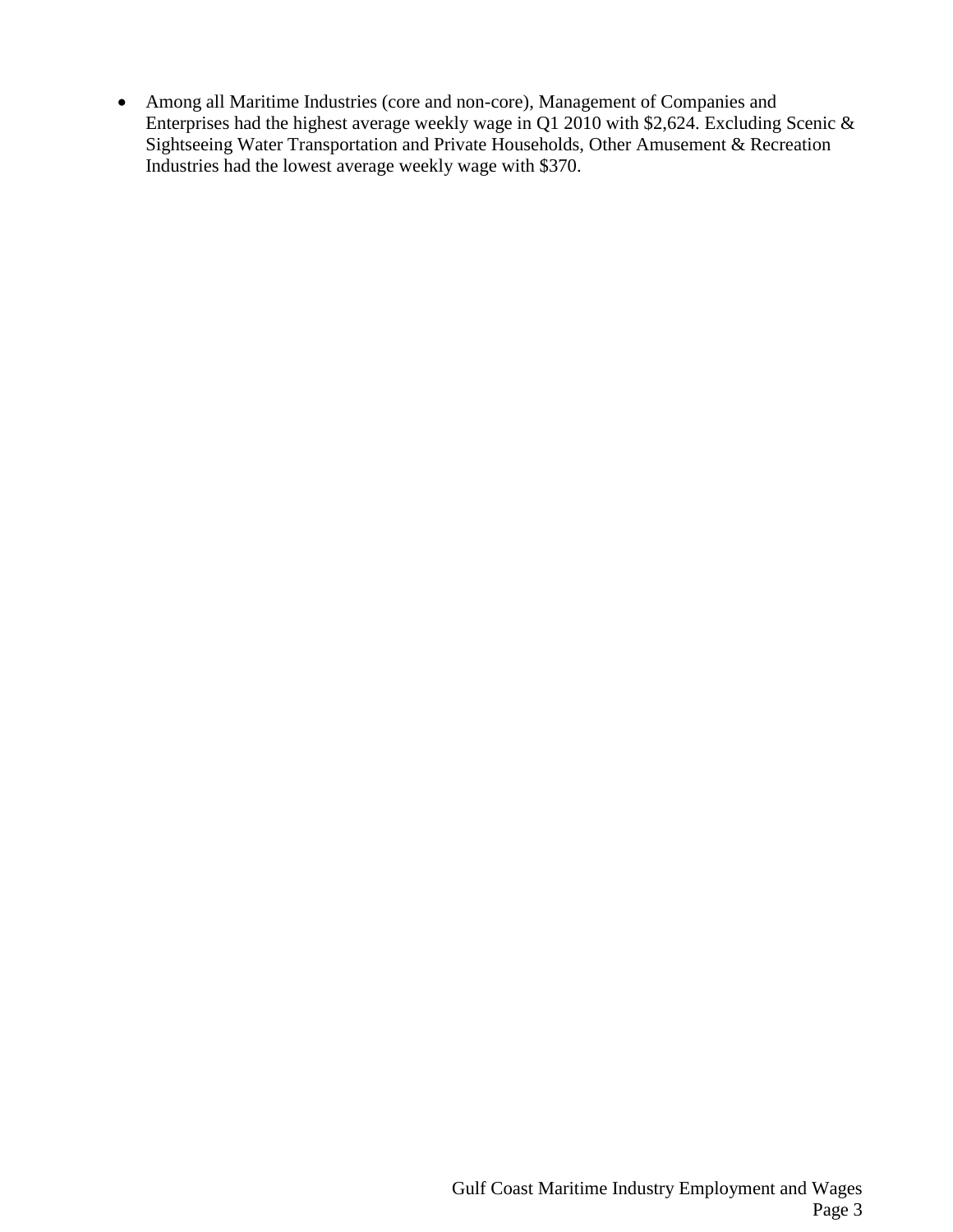| <b>Industry</b><br>Code | <b>Industry Title</b>                                 | 2010<br>Employment | 2020<br><b>Projected</b><br><b>Employment Net Change   Pct Change</b> | 2010-2020<br><b>Projected</b> | 2010-2020<br><b>Projected</b> | Avg Weekly<br><b>Wages Q1</b><br>2010 |
|-------------------------|-------------------------------------------------------|--------------------|-----------------------------------------------------------------------|-------------------------------|-------------------------------|---------------------------------------|
|                         | Total All Industries/All Sectors                      | 2,845,270          | 3,491,300                                                             | 646,030                       | 22.7                          | \$1,089                               |
| N/A                     | Core Maritime Industries (Total)                      | 14,330             | 16,600                                                                | 2,270                         | 15.8                          | $1,153^3$                             |
| 488300                  | <b>Support Activities for Water Transport</b>         | 7,570              | 8,420                                                                 | 850                           | 11.2                          | 869                                   |
| 332400                  | Boiler, Tank, & Shipping Container Mfg.               | 2,670              | 3,320                                                                 | 650                           | 24.3                          | 1,144                                 |
| 336600                  | Ship & Boat Building                                  | 1,590              | 1,980                                                                 | 390                           | 24.5                          | 956                                   |
| 483200                  | Inland Water Transportation                           | 1,290              | 1,600                                                                 | 310                           | 24.0                          | 1,980                                 |
| 483100                  | Deep Sea, Coastal, & Great Lakes Water Transportation | 1,090              | 1,170                                                                 | 80                            | 7.3                           | 1,758                                 |
| 487200                  | Scenic & Sightseeing Transportation, Water            | 120                | 110                                                                   | $-10$                         | $-8.3$                        | 298                                   |

### **Gulf Coast Region 2010-2020 Employment Projections and Average Weekly Wages by "Core" Maritime Industry1 2**

<sup>1</sup> Workforce Solutions defines the Maritime Industry as a combination of maritime-related sub-industries and maritime-related occupations.

 $2$  "Core" maritime industries are those with a direct relationship to water transportation. Note that core industries are composed of numerous occupations incidental to maritime activities.

 $3$  Calculated by dividing total wages of core maritime industries by total core employment divided by 13 (the number of weeks per quarter). Source(s): Labor Market & Career Information Department, Texas Workforce Commission - Employment Projections and Quarter Census of Employment and Wages. Data extracted 08/12/14.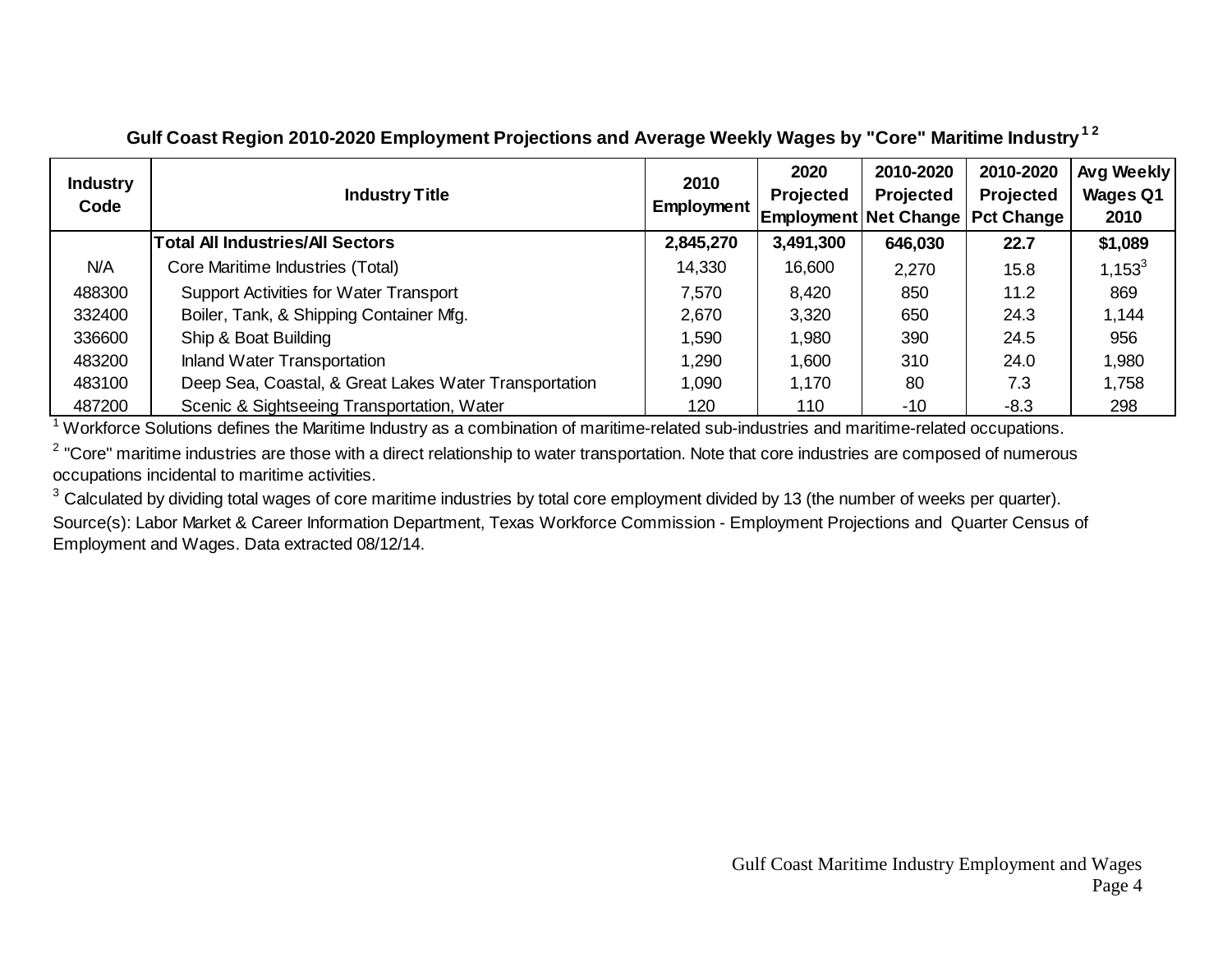| <b>Industry</b><br>Code | <b>Industry Title</b>                                              | 2010<br>Employment | 2020<br>Projected<br>Employment | 2010-2020<br>Projected<br><b>Net Change</b> | 2010-2020<br>Projected<br><b>Pct Change</b> | Avg Weekly<br><b>Wages Q1</b><br>2010 |
|-------------------------|--------------------------------------------------------------------|--------------------|---------------------------------|---------------------------------------------|---------------------------------------------|---------------------------------------|
|                         | <b>Total All Industries/All Sectors</b>                            | 2,845,270          | 3,491,300                       | 646,030                                     | 22.7                                        | \$1,089                               |
| N/A                     | All Maritime Industries                                            | 15,140             | 17,550                          | 2,410                                       | 15.9                                        | $1,667^3$                             |
| 488300                  | Support Activities for Water Transport <sup>2</sup>                | 7,570              | 8,420                           | 850                                         | 11.2                                        | 869                                   |
| 332400                  | Boiler, Tank, & Shipping Container Mfg. <sup>2</sup>               | 2,670              | 3,320                           | 650                                         | 24.3                                        | 1,144                                 |
| 336600                  | Ship & Boat Building <sup>2</sup>                                  | 1,590              | 1,980                           | 390                                         | 24.5                                        | 956                                   |
| 483200                  | Inland Water Transportation <sup>2</sup>                           | 1,290              | 1,600                           | 310                                         | 24.0                                        | 1,980                                 |
| 483100                  | Deep Sea, Coastal, & Great Lakes Water Transportation <sup>2</sup> | 1,090              | 1,170                           | 80                                          | 7.3                                         | 1,758                                 |
| 541300                  | Architectural, Engineering, & Related Services                     | 230                | 280                             | 50                                          | 21.7                                        | 1,757                                 |
| 213100                  | <b>Support Activities for Mining</b>                               | 100                | 130                             | 30                                          | 30.0                                        | 2,443                                 |
| 811400                  | Personal & Household Goods Repair & Maintenance                    | 80                 | 110                             | 30                                          | 37.5                                        | 641                                   |
| 441200                  | <b>Other Motor Vehicle Dealers</b>                                 | 150                | 160                             | 10                                          | 6.7                                         | 720                                   |
| 484200                  | <b>Specialized Freight Trucking</b>                                | 10                 | 20                              | 10                                          | 100.0                                       | 1,413                                 |
| 532400                  | Commercial & Industrial Machinery & Equip. Rental & Leasing        | 50                 | 60                              | 10                                          | 20.0                                        | 1,372                                 |
| 212300                  | Nonmetallic Mineral Mining & Quarrying                             | 20                 | 20                              | 0                                           | 0.0                                         | 1,190                                 |
| 237900                  | Other Heavy & Civil Engineering Construction                       | 10                 | 10                              | 0                                           | $0.0\,$                                     | 1,942                                 |
| 325100                  | Basic Chemical Mfg.                                                | 10                 | 10                              | 0                                           | 0.0                                         | 2,311                                 |
| 484100                  | <b>General Freight Trucking</b>                                    | 10                 | 10                              | 0                                           | 0.0                                         | 790                                   |
| 488200                  | <b>Support Activities for Rail Transport</b>                       | 60                 | 60                              | 0                                           | 0.0                                         | 777                                   |
| 551100                  | Management of Companies & Enterprises                              | 10                 | 10                              | 0                                           | 0.0                                         | 2,624                                 |
| 713900                  | Other Amusement & Recreation Industries                            | 10                 | 10                              | 0                                           | 0.0                                         | 370                                   |
| 814100                  | <b>Private Households</b>                                          | 20                 | 20                              | 0                                           | 0.0                                         | 332                                   |
| 999200                  | State Government, Excluding Education & Hospitals                  | 30                 | 30                              | 0                                           | 0.0                                         |                                       |
| 999300                  | Local Government, Excluding Education & Hospitals                  | 10                 | 10                              | 0                                           | 0.0                                         | --                                    |
| 487200                  | Scenic & Sightseeing Transportation, Water <sup>2</sup>            | 120                | 110                             | $-10$                                       | $-8.3$                                      | 298                                   |

**Gulf Coast Region 2010-2020 Employment Projections and Average Weekly Wages by Maritime Industry (core and non-core) <sup>1</sup>**

 $1$  Workforce Solutions defines the broader Maritime Industry as a combination of maritime-related sub-industries and maritime-related occupations. See Appendix A for definition methodology.

 $^2$  Indicates a "core" maritime industry based on a direct relationship to water transportation. Note that core industries are composed of numerous occupations incidental to maritime activities. Other industries are included due to their possession of one or more occupations directly related to water transportation.

 $3$  Calculated by dividing total wages of all maritime industries by total employment divided by 13 (the number of weeks per quarter).

-- Data not available

Source(s): Labor Market & Career Information Department, Texas Workforce Commission - Employment Projections and Quarter Census of Employment and Wages. Data extracted 08/12/14.

Gulf Coast Maritime Industry Employment and Wages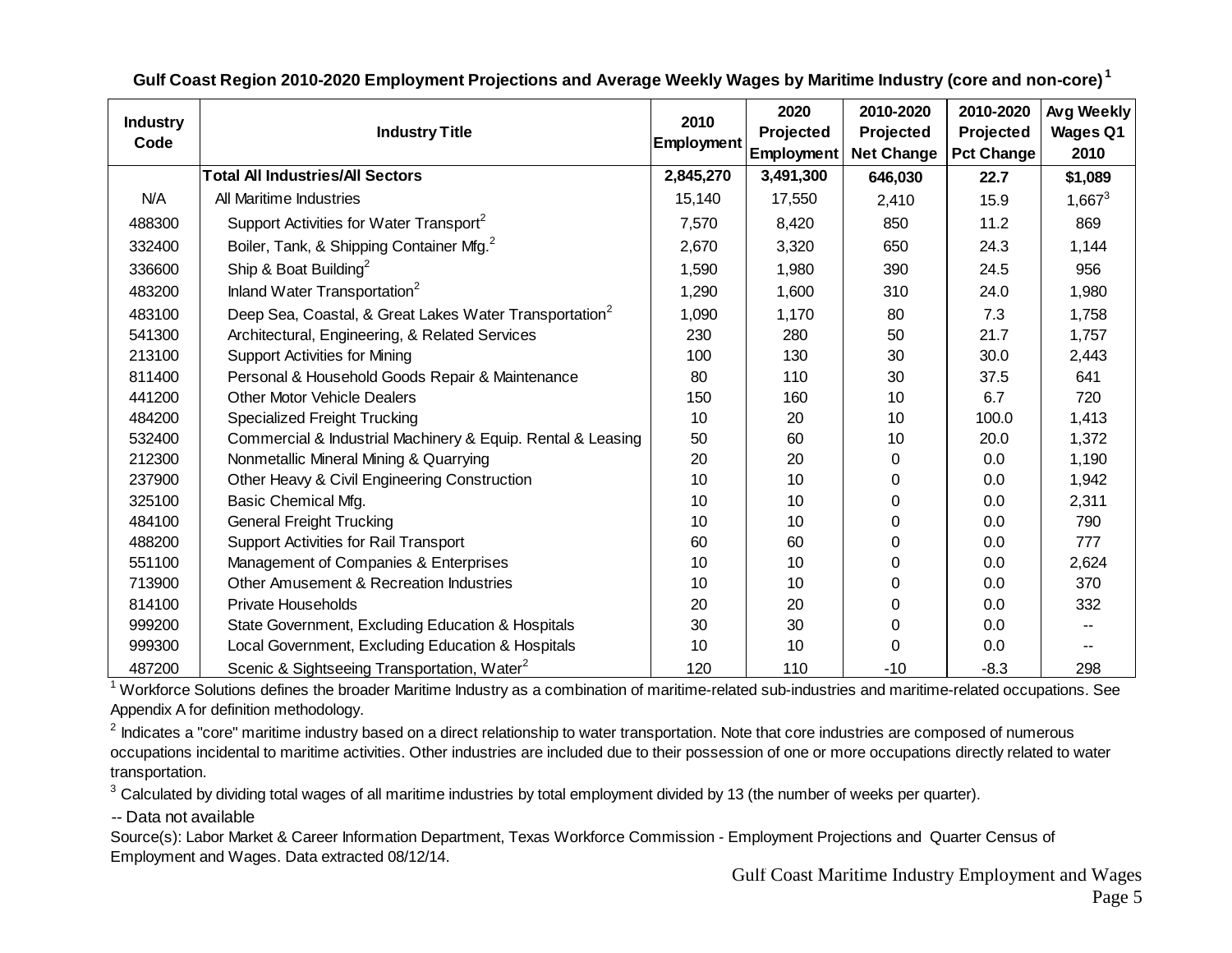### **Maritime Occupational Employment Highlights**

- The eight core Maritime Occupations identified in this report comprised 27.0 percent of total maritime employment in the Gulf Coast Region as of 2010 with 4,080 jobs. This share is not expected to differ greatly by 2020 despite a 15.4 percent increase in employment over the decade. Overall, the majority of job opportunities in maritime industries will occur in occupations that support core occupations such as sailors, service technicians, and ship engineers. Note that many of these support occupations are not specific to the Maritime Industry.
- Among the core Maritime Occupations, Sailors and Marine Oilers are expected to have the highest net growth between 2010 and 2020, up 290 jobs.
- Among the core maritime occupations, Ship Engineers are expected to have the fastest employment growth rate between 2010 and 2020, up 33.0 percent. Note this is an increase from only 30 to 40 jobs over the decade.
- Gulf Coast Maritime Occupations (core and non-core) comprised 0.5 percent of total covered employment in the Region in 2010. Despite a 15.9 percent projected growth rate by 2020, collectively Maritime Occupations' share of total employment in the region is not expected change significantly over the decade.
- When all Maritime Occupations (core and non-core) were considered, Hand Laborers and Freight, Stock, and Material Movers had the highest employment level for a single occupation with 4,540 jobs in 2010. This occupation is expected to remain the largest with 5,060 jobs in 2020.

### **Maritime Occupational Wages Highlights**

- Annual wages for core Maritime Occupations were \$69,282 (mean) or \$44,068 (median) as of May 2013. This was 40.0 percent or 23.0 percent above the mean annual wage (\$49,594) or median annual wage (\$35,892) for all industries across all sectors.
- Among core Maritime Occupations, Marine Engineers and Naval Architects had the highest annual wage with \$108,858 (mean) or \$98,914 (median).
- Annual wages for core Maritime Occupations were \$69,282 (mean) or \$44,068 (median) as of May 2013. This was 40.0 percent or 23.0 percent above the mean annual wage (\$49,594) or median annual wage (\$35,892) for all industries across all sectors.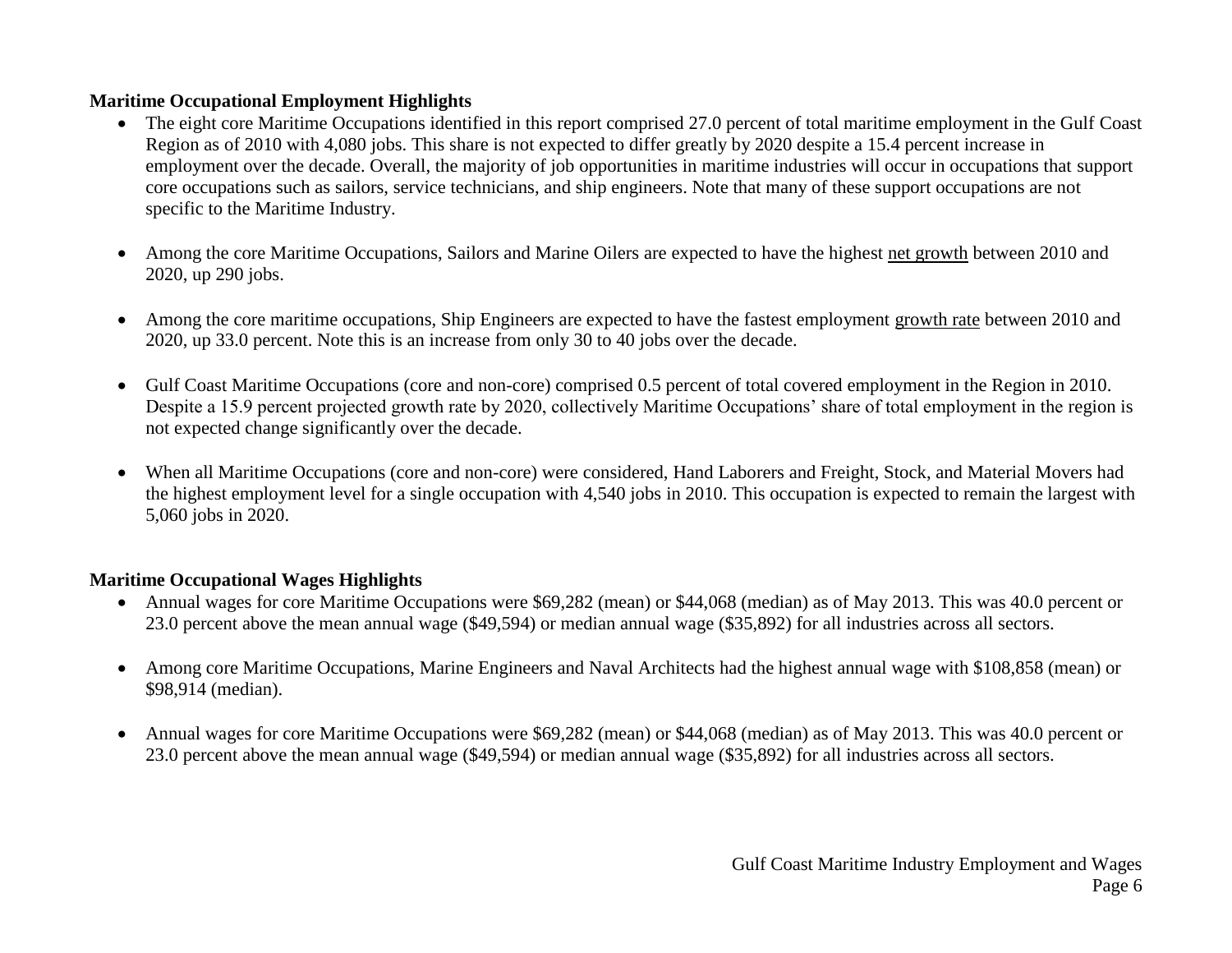- Annual wages for all Maritime Occupations (core and non-core) were \$50,999 (mean) or \$39,616 (median) as of May 2013. This was 2.8 percent or 10.4 percent above the mean annual wage (\$49,594) or median annual wage (\$35,892) for all industries across all sectors.
- Among all Maritime Occupations (core and non-core), Architectural and Engineering Managers had the highest average weekly wage (after CEOs) in May 2013 with \$182,783 (mean) or \$170,410 (median).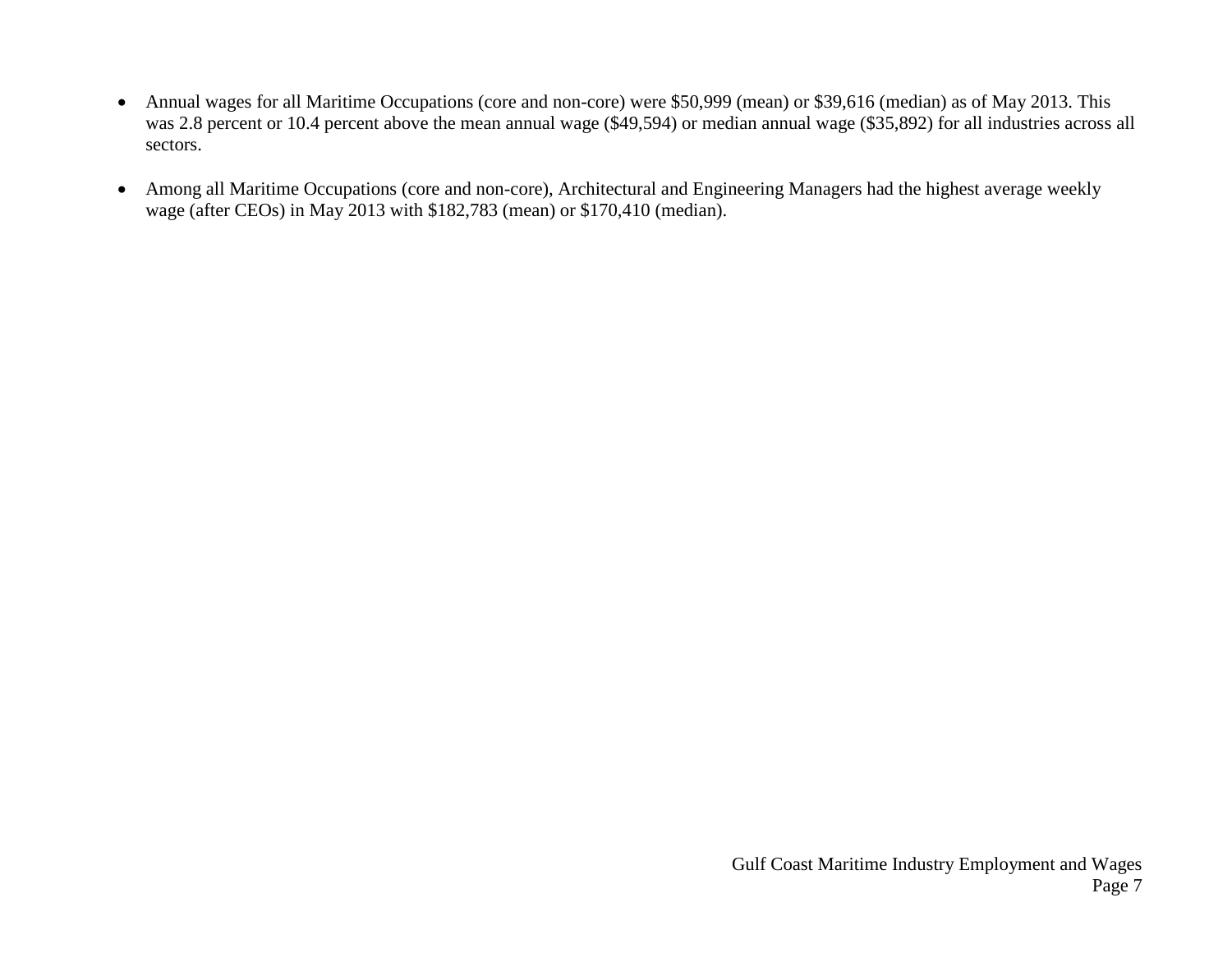| <b>Occupation</b><br>Code | <b>Occupation Title</b>                                   | 2010<br><b>Employment</b> | 2020<br><b>Projected</b><br><b>Employment</b> | 2010-2020<br><b>Projected Net   Projected Pct</b><br>Change | 2010-2020<br>Change | Mean Annual<br>Wage $20134$ | Median<br><b>Annual Wage</b><br>2013 <sup>4</sup> |
|---------------------------|-----------------------------------------------------------|---------------------------|-----------------------------------------------|-------------------------------------------------------------|---------------------|-----------------------------|---------------------------------------------------|
|                           | <b>Total All Industries/All Sectors</b>                   | 2,845,270                 | 3,491,300                                     | 646,030                                                     | 22.7                | \$49,594                    | \$35,892                                          |
| N/A                       | Core Maritime Occupations                                 | 4,080                     | 4,710                                         | 630                                                         | 15.4                | $69,282^5$                  | 44,068 <sup>6</sup>                               |
| 535011                    | Sailors and Marine Oilers <sup>2</sup>                    | 1,800                     | 2,090                                         | 290                                                         | 16.1                | 44,558                      | 42,289                                            |
| 535021                    | Captains, Mates, and Pilots of Water Vessels <sup>2</sup> | 1,250                     | 1,460                                         | 210                                                         | 16.8                | 88,701                      | 90,631                                            |
| 172121                    | Marine Engineers and Naval Architects <sup>3</sup>        | 240                       | 290                                           | 50                                                          | 20.8                | 108,858                     | 98,914                                            |
| 493051                    | Motorboat Mechanics and Service Technicians <sup>2</sup>  | 290                       | 330                                           | 40                                                          | 13.8                | 45,998                      | 44,068                                            |
| 537121                    | Tank Car, Truck, and Ship Loaders <sup>2</sup>            | 400                       | 420                                           | 20                                                          | 5.0                 | 46,262                      | 44,710                                            |
| 535031                    | Ship Engineers <sup>2</sup>                               | 30                        | 40                                            | 10                                                          | 33.3                |                             |                                                   |
| 535022                    | Motorboat Operators <sup>2</sup>                          | 50                        | 60                                            | 10                                                          | 20.0                | 33,403                      | 28,649                                            |
| 537031                    | Dredge Operators <sup>3</sup>                             | 20                        | 20                                            |                                                             | 0.0                 | 36,754                      | 34,587                                            |

### **Gulf Coast Region 2010-2020 Employment Projections and Average Annual Wages by "Core" Maritime Occupation<sup>1</sup>**

<sup>1</sup> Workforce Solutions defines Maritime Occupations as those belonging to one of six industries identified as directly related to water transportation activities aka "core" industries, or whose function is by definition maritime in nature regardless of industry. These occupations are referred to as "core" occupations.

 $^2$  Denotes an occupation directly related to maritime activites and found found exclusively within an industry directly related to water transportation.

 $^3$  Denotes an occupation whose function is directly related to maritime activities but belongs to a non-maritime related industry.

4 Texas Workforce Development Area (WDA) Wages, Occupational Employment Statistics Program, Data benchmarked to 2013

 $^5$ Mean annual wages for core Maritime Occupations were calculated using a weighted average based on OES estimates of employment levels for individual

 $^6$  Median annual wages for core Maritime Occupations were calculated by identifying the middle-most value of all 7 maritime occupations for which wage data were available.

-- Data not disclosed or unavailable.

Source(s): Labor Market & Career Information Department, Texas Workforce Commission - Employment Projections and Occupational Employment Statistics. Data extracted 08/12/14.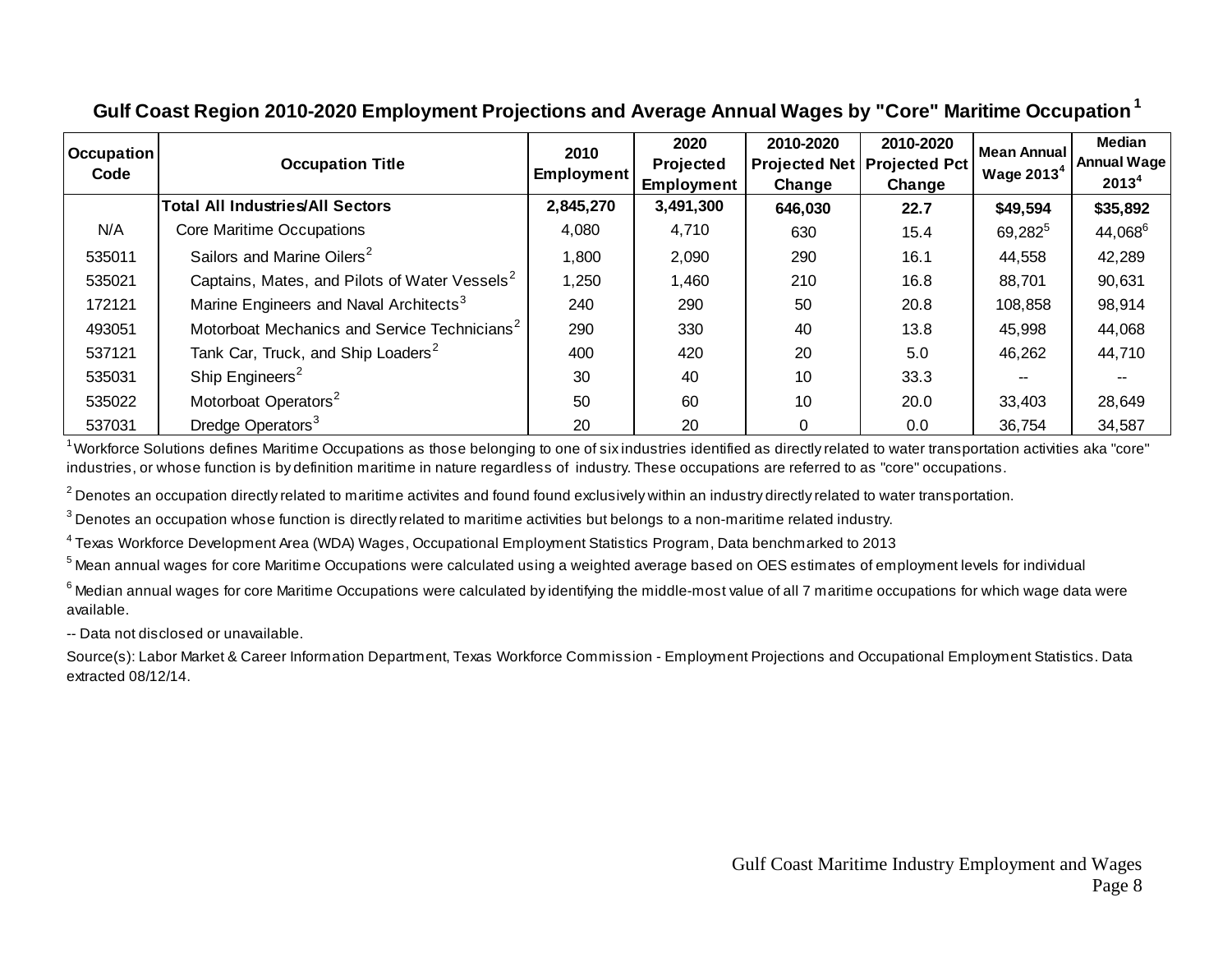| <b>Occupation</b> | <b>Occupation Title</b>                                                  | 2010<br>Employment | 2020<br>Projected | 2010-2020<br>Projected | 2010-2020<br>Projected | Mean<br>Annual | Median<br>Annual                              |
|-------------------|--------------------------------------------------------------------------|--------------------|-------------------|------------------------|------------------------|----------------|-----------------------------------------------|
| Code              |                                                                          |                    | Employment        | <b>Net Change</b>      | <b>Pct Change</b>      |                | Wage 2013 <sup>4</sup> Wage 2013 <sup>4</sup> |
|                   | <b>Total All Industries/All Sectors</b>                                  | 2,845,270          | 3,491,300         | 646,030                | 22.7                   | \$49,594       | \$35,892                                      |
| <b>N/A</b>        | All Maritime Occupations (Total)                                         | 15,140             | 17,550            | 2,410                  | 15.9                   | $50,999^{5}$   | $39,616^6$                                    |
| 537062            | Laborers & Freight, Stock, & Material Movers, Hand                       | 4,540              | 5,060             | 520                    | 11.5                   | 25,912         | 23,743                                        |
| 514121            | Welders, Cutters, Solderers, & Brazers                                   | 1,280              | 1,730             | 450                    | 35.2                   | 42,765         | 38,180                                        |
| 535011            | Sailors & Marine Oilers <sup>2</sup>                                     | 1,800              | 2,090             | 290                    | 16.1                   | 44,558         | 42,289                                        |
| 535021            | Captains, Mates, & Pilots of Water Vessels <sup>2</sup>                  | 1,250              | 1,460             | 210                    | 16.8                   | 88,701         | 90,631                                        |
| 537051            | Industrial Truck & Tractor Oprs                                          | 270                | 340               | 70                     | 25.9                   | 29,985         | 28,259                                        |
| 511011            | First-Line Supervisors of Production & Operating Workers                 | 250                | 300               | 50                     | 20.0                   | 71,335         | 65,207                                        |
| 519198            | <b>Helpers--Production Workers</b>                                       | 280                | 330               | 50                     | 17.9                   | 24,606         | 22,965                                        |
| 499041            | Industrial Machinery Mechanics                                           | 120                | 170               | 50                     | 41.7                   | 51,184         | 48,160                                        |
| 172121            | Marine Engineers & Naval Architects <sup>3</sup>                         | 240                | 290               | 50                     | 20.8                   | 108,858        | 98,914                                        |
| 512041            | <b>Structural Metal Fabricators &amp; Fitters</b>                        | 200                | 250               | 50                     | 25.0                   | 35,685         | 35,458                                        |
| 531021            | First-Line Supervisors of Helpers, Laborers, & Material Movers, Hand     | 190                | 230               | 40                     | 21.1                   | 50,469         | 48,249                                        |
| 514192            | Lay-Out Workers, Metal & Plastic                                         | 80                 | 120               | 40                     | 50.0                   | 37,678         | 32,711                                        |
| 499071            | Maintenance & Repair Workers, General                                    | 230                | 270               | 40                     | 17.4                   | 36,822         | 34,504                                        |
| 493051            | Motorboat Mechanics & Service Technicians <sup>2</sup>                   | 290                | 330               | 40                     | 13.8                   | 45,998         | 44,068                                        |
| 435011            | Cargo & Freight Agents                                                   | 190                | 220               | 30                     | 15.8                   | 40,984         | 37,991                                        |
| 113051            | <b>Industrial Production Managers</b>                                    | 100                | 130               | 30                     | 30.0                   | 122,282        | 103,469                                       |
| 514041            | Machinists                                                               | 160                | 190               | 30                     | 18.8                   | 42,409         | 41,345                                        |
| 493042            | Mobile Heavy Equipment Mechanics, Ex. Engines                            | 110                | 140               | 30                     | 27.3                   | 46,483         | 46,515                                        |
| 439061            | Office Clerks, General                                                   | 110                | 140               | 30                     | 27.3                   | 32,623         | 29,583                                        |
| 433031            | Bookkeeping, Accounting, & Auditing Clerks                               | 110                | 130               | 20                     | 18.2                   | 38,615         | 36,417                                        |
| 414012            | Sales Representatives, Wholesale & Mfg, Ex. Technical & Scientific Prods | 90                 | 110               | 20                     | 22.2                   | 73,472         | 60,225                                        |
| 537121            | Tank Car, Truck, & Ship Loaders2                                         | 400                | 420               | 20                     | 5.0                    | 46,262         | 44,710                                        |
| 132011            | <b>Accountants &amp; Auditors</b>                                        | 100                | 110               | 10                     | 10.0                   | 80,320         | 70,089                                        |
| 119041            | Architectural & Engineering Managers                                     | 10                 | 20                | 10                     | 100.0                  | 182,783        | 170,410                                       |
| 472011            | <b>Boilermakers</b>                                                      | 70                 | 80                | 10                     | 14.3                   | 50,967         | 50,743                                        |
| 519121            | Coating, Painting, & Spraying Machine Setters, Oprs, & Tenders           | 50                 | 60                | 10                     | 20.0                   | 29,982         | 27,675                                        |
| 537021            | Crane & Tower Oprs                                                       | 80                 | 90                | 10                     | 12.5                   | 49,739         | 50,851                                        |
|                   | See end of table for footnotes.                                          |                    |                   |                        |                        |                |                                               |

## **Gulf Coast Region 2010-2020 Employment Projections and Average Annual Wages by Maritime Occupation<sup>1</sup>**

Gulf Coast Maritime Industry Employment and Wages Page 9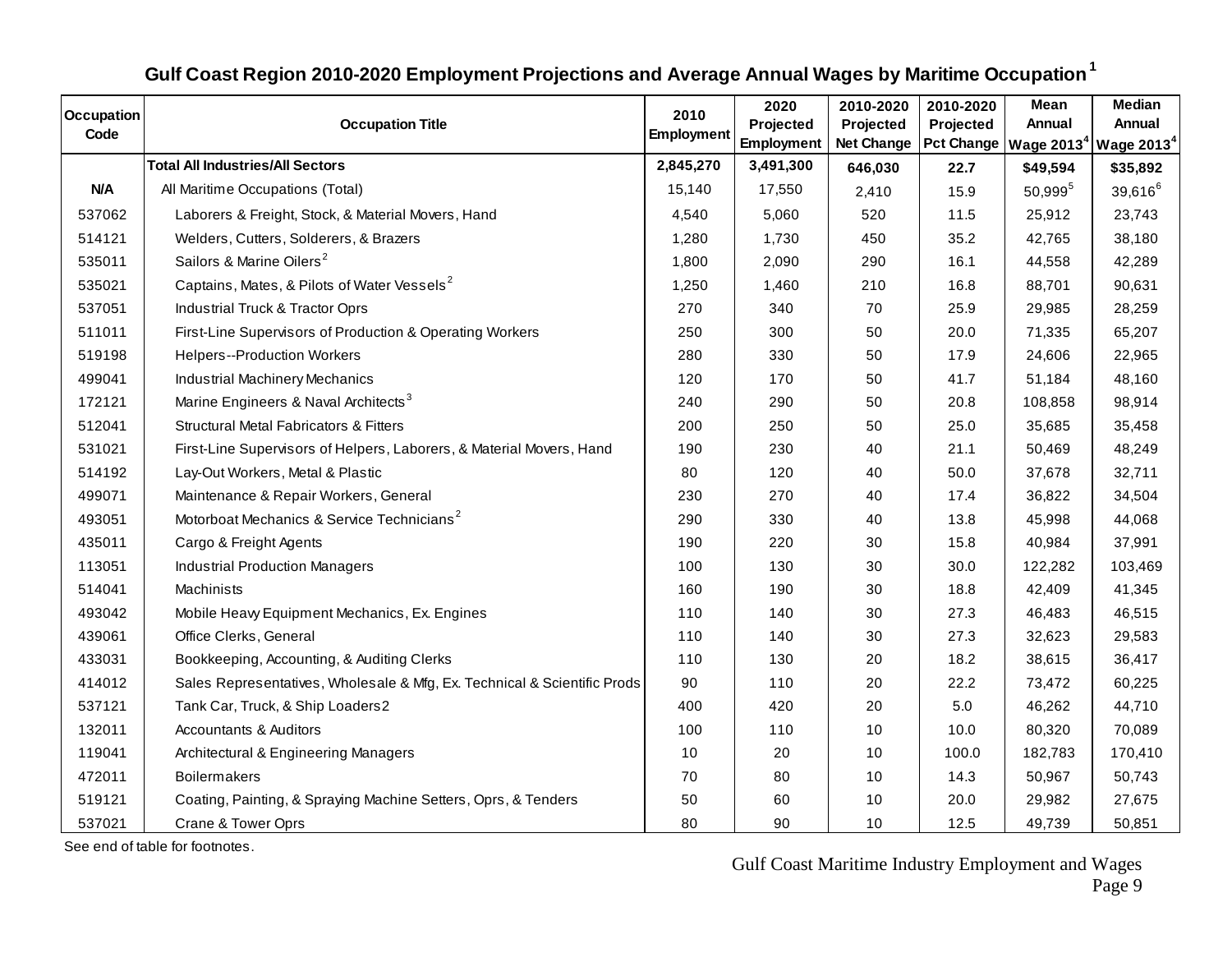| Gulf Coast Region 2010-2020 Employment Projections and Average Annual Wages by Maritime Occupation <sup>1</sup> - Continued |                                                                           |            |            |                   |           |                                                              |           |  |  |
|-----------------------------------------------------------------------------------------------------------------------------|---------------------------------------------------------------------------|------------|------------|-------------------|-----------|--------------------------------------------------------------|-----------|--|--|
| <b>Occupation</b>                                                                                                           |                                                                           | 2010       | 2020       | 2010-2020         | 2010-2020 | Mean                                                         | Median    |  |  |
| Code                                                                                                                        | <b>Occupation Title</b>                                                   | Employment | Projected  | Projected         | Projected | Annual                                                       | Annual    |  |  |
|                                                                                                                             |                                                                           |            | Employment | <b>Net Change</b> |           | Pct Change   Wage 2013 <sup>4</sup>   Wage 2013 <sup>4</sup> |           |  |  |
| 435032                                                                                                                      | Dispatchers, Ex. Police, Fire, & Ambulance                                | 90         | 100        | 10                | 11.1      | \$38,585                                                     | \$37,088  |  |  |
| 471011                                                                                                                      | First-Line Supervisors of Construction Trades & Extraction Workers        | 20         | 30         | 10                | 50.0      | \$64,500                                                     | \$60,464  |  |  |
| 431011                                                                                                                      | First-Line Supervisors of Office & Administrative Support Workers         | 60         | 70         | 10                | 16.7      | \$57,925                                                     | \$54,430  |  |  |
| 531031                                                                                                                      | First-Line Supervisors of Transportation & Material-Moving Machine & Vehi | 90         | 100        | 10                | 11.1      | \$59,461                                                     | \$57,525  |  |  |
| 533032                                                                                                                      | Heavy & Tractor-Trailer Truck Drivers                                     | 40         | 50         | 10                | 25.0      | \$46,815                                                     | \$37,970  |  |  |
| 519061                                                                                                                      | Inspectors, Testers, Sorters, Samplers, & Weighers                        | 60         | 70         | 10                | 16.7      | \$42,192                                                     | \$37,514  |  |  |
| 372011                                                                                                                      | Janitors & Cleaners, Ex. Maids & Housekeeping Cleaners                    | 20         | 30         | 10                | 50.0      | \$20,085                                                     | \$18,741  |  |  |
| 514034                                                                                                                      | Lathe & Turning Machine Tool Setters, Oprs, & Tenders, Metal & Plastic    | 20         | 30         | 10                | 50.0      | \$29,653                                                     | \$28,043  |  |  |
| 533033                                                                                                                      | <b>Light Truck or Delivery Services Drivers</b>                           | 20         | 30         | 10                | 50.0      | \$34,124                                                     | \$31,022  |  |  |
| 173013                                                                                                                      | <b>Mechanical Drafters</b>                                                | 70         | 80         | 10                | 14.3      | \$66,955                                                     | \$61,437  |  |  |
| 172141                                                                                                                      | <b>Mechanical Engineers</b>                                               | 30         | 40         | 10                | 33.3      | \$105,383                                                    | \$97,356  |  |  |
| 535022                                                                                                                      | Motorboat Oprs <sup>2</sup>                                               | 50         | 60         | 10                | 20.0      | \$33,403                                                     | \$28,649  |  |  |
| 514081                                                                                                                      | Multiple Machine Tool Setters, Oprs, & Tenders, Metal & Plastic           | 40         | 50         | 10                | 25.0      | \$34,854                                                     | \$33,870  |  |  |
| 299011                                                                                                                      | Occupational Health & Safety Specialists                                  | 20         | 30         | 10                | 50.0      | \$74,051                                                     | \$69,665  |  |  |
| 131023                                                                                                                      | Purchasing Agents, Ex. Wholesale, Retail, & Farm Products                 | 40         | 50         | 10                | 25.0      | \$66,815                                                     | \$60,190  |  |  |
| 514023                                                                                                                      | Rolling Machine Setters, Oprs, & Tenders, Metal & Plastic                 | 10         | 20         | 10                | 100.0     | \$31,306                                                     | \$28,119  |  |  |
| 436014                                                                                                                      | Secretaries & Administrative Assistants, Ex. Legal, Medical, & Executive  | 180        | 190        | 10                | 5.6       | \$33,918                                                     | \$33,207  |  |  |
| 535031                                                                                                                      | Ship Engineers <sup>2</sup>                                               | 30         | 40         | 10                | 33.3      |                                                              |           |  |  |
| 435071                                                                                                                      | Shipping, Receiving, & Traffic Clerks                                     | 260        | 270        | 10                | 3.8       | \$29,963                                                     | \$27,948  |  |  |
| 512092                                                                                                                      | <b>Team Assemblers</b>                                                    | 30         | 40         | 10                | 33.3      | \$27,550                                                     | \$26,507  |  |  |
| 514122                                                                                                                      | Welding, Soldering, & Brazing Machine Setters, Oprs, & Tenders            | 30         | 40         | 10                | 33.3      | \$39,699                                                     | \$37,331  |  |  |
| 113011                                                                                                                      | Administrative Services Managers                                          | 10         | 10         | 0                 | 0.0       | \$105,651                                                    | \$92,231  |  |  |
| 353011                                                                                                                      | <b>Bartenders</b>                                                         | 10         | 10         | 0                 | 0.0       | \$20,611                                                     | \$18,252  |  |  |
| 433021                                                                                                                      | <b>Billing &amp; Posting Clerks</b>                                       | 40         | 40         | 0                 | 0.0       | \$37,164                                                     | \$35,780  |  |  |
| 493031                                                                                                                      | Bus & Truck Mechanics & Diesel Engine Specialists                         | 30         | 30         | $\pmb{0}$         | 0.0       | \$42,415                                                     | \$41,091  |  |  |
| 472031                                                                                                                      | Carpenters                                                                | 30         | 30         | 0                 | 0.0       | \$34,538                                                     | \$32,553  |  |  |
| 111011                                                                                                                      | <b>Chief Executives</b>                                                   | 40         | 40         | 0                 | 0.0       | \$224,192                                                    | \$187,610 |  |  |
| 131051                                                                                                                      | <b>Cost Estimators</b>                                                    | 30         | 30         | $\Omega$          | 0.0       | \$69,539                                                     | \$65,362  |  |  |
|                                                                                                                             | See end of table for footnotes.                                           |            |            |                   |           |                                                              |           |  |  |

Gulf Coast Maritime Industry Employment and Wages Page 10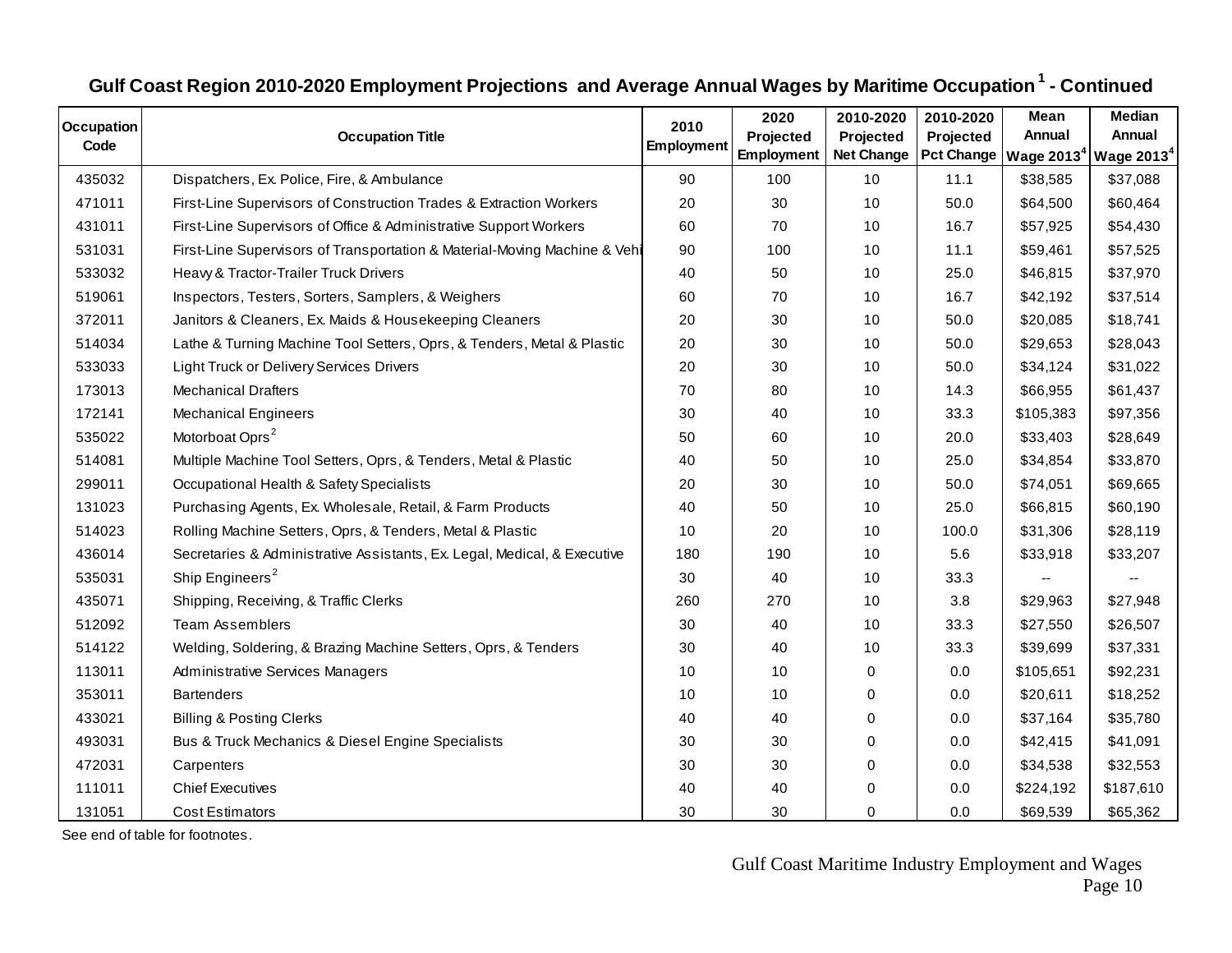| Gulf Coast Region 2010-2020 Employment Projections and Average Annual Wages by Maritime Occupation <sup>1</sup> - Continued |                                                                            |                           |                                 |                                             |                                                  |                |                                                |  |  |
|-----------------------------------------------------------------------------------------------------------------------------|----------------------------------------------------------------------------|---------------------------|---------------------------------|---------------------------------------------|--------------------------------------------------|----------------|------------------------------------------------|--|--|
| <b>Occupation</b><br>Code                                                                                                   | <b>Occupation Title</b>                                                    | 2010<br><b>Employment</b> | 2020<br>Projected<br>Employment | 2010-2020<br>Projected<br><b>Net Change</b> | 2010-2020<br>Projected<br>Pct Change   Wage 2013 | Mean<br>Annual | <b>Median</b><br>Annual<br>$^4$ Wage 2013 $^4$ |  |  |
| 434051                                                                                                                      | <b>Customer Service Representatives</b>                                    | 10                        | 10                              | $\mathbf 0$                                 | 0.0                                              | \$31,180       | \$28,316                                       |  |  |
| 514031                                                                                                                      | Cutting, Punching, & Press Machine Setters, Oprs, & Tenders, Metal & Pla   | 50                        | 50                              | 0                                           | 0.0                                              | \$28,611       | \$26,733                                       |  |  |
| 537031                                                                                                                      | Dredge Oprs <sup>3</sup>                                                   | 20                        | 20                              | 0                                           | 0.0                                              | \$36,754       | \$34,587                                       |  |  |
| 514032                                                                                                                      | Drilling & Boring Machine Tool Setters, Oprs, & Tenders, Metal & Plastic   | 30                        | 30                              | 0                                           | 0.0                                              | \$39,606       | \$38,845                                       |  |  |
| 472111                                                                                                                      | Electricians                                                               | 60                        | 60                              | 0                                           | 0.0                                              | \$47,065       | \$46,715                                       |  |  |
| 436011                                                                                                                      | Executive Secretaries & Executive Administrative Assistants                | 40                        | 40                              | 0                                           | 0.0                                              | \$54,266       | \$52,907                                       |  |  |
| 512091                                                                                                                      | Fiberglass Laminators & Fabricators                                        | 60                        | 60                              | 0                                           | 0.0                                              | \$26,269       | \$23,615                                       |  |  |
| 113031                                                                                                                      | <b>Financial Managers</b>                                                  | 40                        | 40                              | 0                                           | 0.0                                              | \$143,120      | \$126,551                                      |  |  |
| 491011                                                                                                                      | First-Line Supervisors of Mechanics, Installers, & Repairers               | 60                        | 60                              | 0                                           | 0.0                                              | \$65,857       | \$60,631                                       |  |  |
| 514033                                                                                                                      | Grinding, Lapping, Polishing, & Buffing Machine Tool Setters, Oprs, & Tend | 20                        | 20                              | 0                                           | 0.0                                              | \$30,177       | \$30,900                                       |  |  |
| 499098                                                                                                                      | Helpers--Installation, Maintenance, & Repair Workers                       | 30                        | 30                              | $\Omega$                                    | 0.0                                              | \$24,988       | \$23,316                                       |  |  |
| 434161                                                                                                                      | Human Resources Assistants, Ex. Payroll & Timekeeping                      | 10                        | 10                              | 0                                           | 0.0                                              | \$38,440       | \$37,390                                       |  |  |
| 131078                                                                                                                      | Human Resources, Training, & Labor Relations Specialists, All Other        | 40                        | 40                              | 0                                           | 0.0                                              |                |                                                |  |  |
| 131081                                                                                                                      | Logisticians                                                               | 10                        | 10                              | 0                                           | 0.0                                              | \$93,385       | \$88,180                                       |  |  |
| 499043                                                                                                                      | Maintenance Workers, Machinery                                             | 20                        | 20                              | 0                                           | 0.0                                              | \$41,786       | \$40,550                                       |  |  |
| 151142                                                                                                                      | Network & Computer Systems Administrators                                  | 20                        | 20                              | 0                                           | 0.0                                              | \$92,273       | \$89,079                                       |  |  |
| 472141                                                                                                                      | Painters, Construction & Maintenance                                       | 20                        | 20                              | 0                                           | 0.0                                              | \$32,674       | \$32,492                                       |  |  |
| 519122                                                                                                                      | Painters, Transportation Equipment                                         | 40                        | 40                              | 0                                           | 0.0                                              | \$42,679       | \$34,811                                       |  |  |
| 433051                                                                                                                      | Payroll & Timekeeping Clerks                                               | 50                        | 50                              | 0                                           | 0.0                                              | \$39,741       | \$39,616                                       |  |  |
| 435061                                                                                                                      | Production, Planning, & Expediting Clerks                                  | 20                        | 20                              | 0                                           | 0.0                                              | \$51,322       | \$49,223                                       |  |  |
| 113061                                                                                                                      | <b>Purchasing Managers</b>                                                 | 10                        | 10                              | 0                                           | 0.0                                              | \$133,660      | \$124,839                                      |  |  |
| 434171                                                                                                                      | Receptionists & Information Clerks                                         | 30                        | 30                              | 0                                           | 0.0                                              | \$26,633       | \$25,580                                       |  |  |
| 112022                                                                                                                      | Sales Managers                                                             | 40                        | 40                              | 0                                           | 0.0                                              | \$132,413      | \$122,297                                      |  |  |
| 435081                                                                                                                      | Stock Clerks & Order Fillers                                               | 50                        | 50                              | 0                                           | 0.0                                              | \$25,433       | \$23,043                                       |  |  |
| 113071                                                                                                                      | Transportation, Storage, & Distribution Managers                           | 90                        | 90                              | 0                                           | 0.0                                              | \$109,338      | \$95,737                                       |  |  |
| 111021                                                                                                                      | <b>General &amp; Operations Managers</b>                                   | 270                       | 260                             | $-10$                                       | $-3.7$                                           | \$130,554      | \$111,032                                      |  |  |

<sup>1</sup> Workforce Solutions defines Maritime Occupations as those belonging to one of six industries identified as directly related to water transportation activities aka "core" industries, or whose function is by definition maritime in nature regardless of industry. These occupations are referred to as "core" occupations.

 $^{\rm 2}$  Denotes an occupation directly related to maritime activites and found found exclusively within an industry directly related to water transportation.

 $^3$  Denotes an occupation whose function is directly related to maritime activities but belongs to a non-maritime related industry.

Gulf Coast Maritime Industry Employment and Wages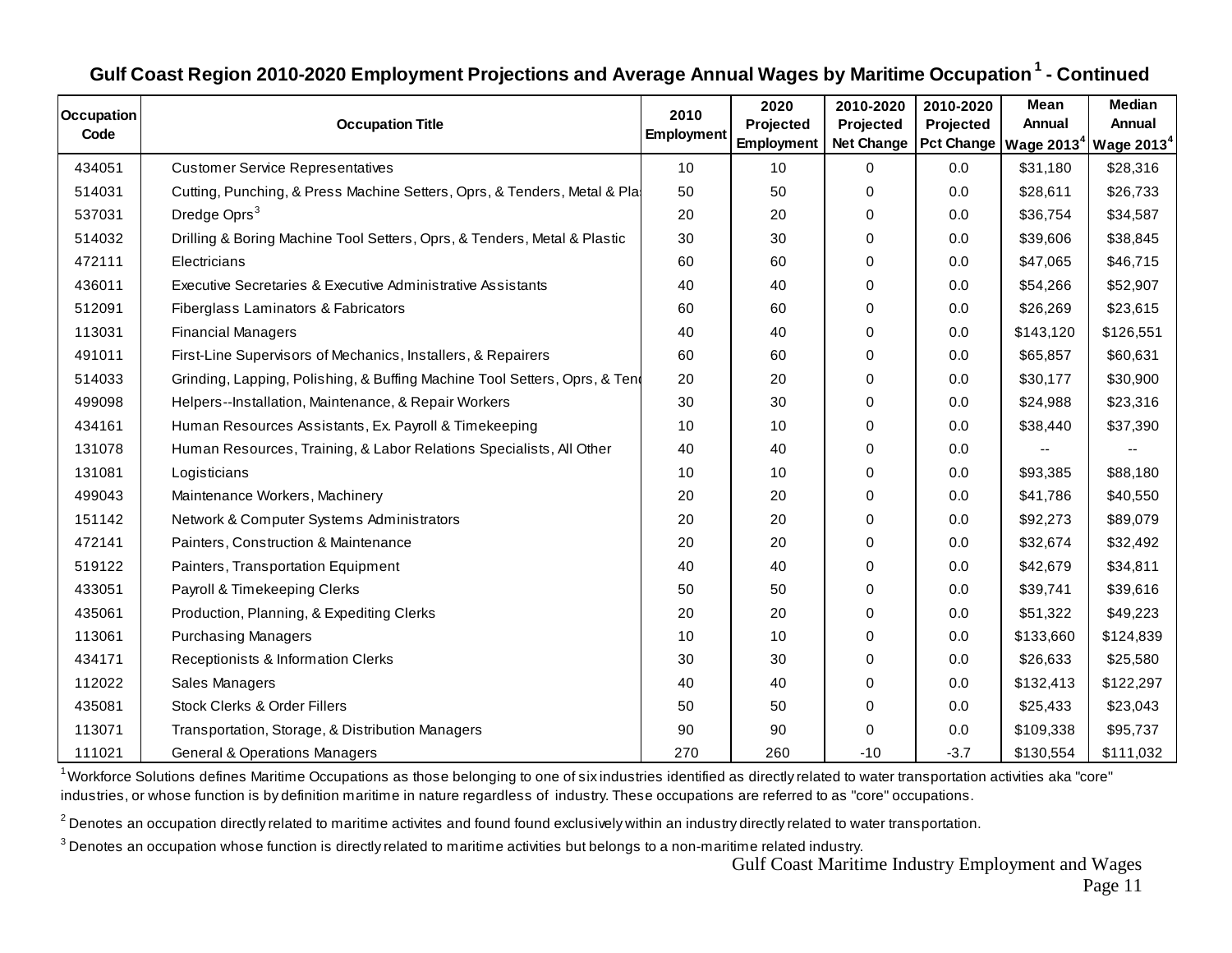<sup>4</sup> Texas Workforce Development Area (WDA) Wages, Occupational Employment Statistics Program, Data benchmarked to 2013

<sup>5</sup> Mean annual wages for All Maritime Occupations were calculated using a weighted average based on OES estimates of employment levels for individual occupations (not shown here).

 $^6$  Median annual wages for All Maritime Occupations were calculated by identifying the middle-most value of all 81 maritime occupations for which wage data were available.

-- Data not disclosed or unavailable.

Source(s): Labor Market & Career Information Department, Texas Workforce Commission - Employment Projections and Occupational Employment Statistics. Data extracted 08/12/14.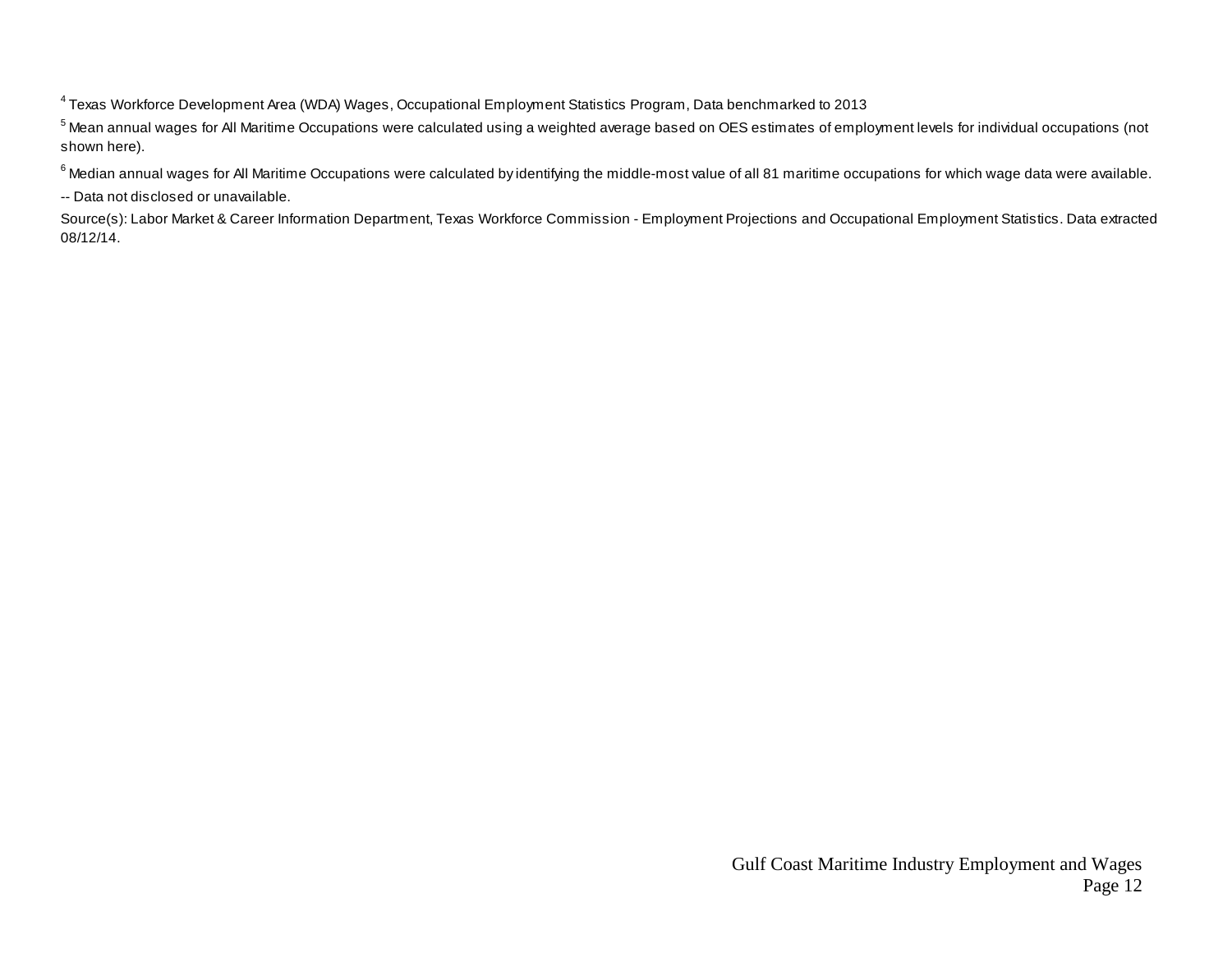

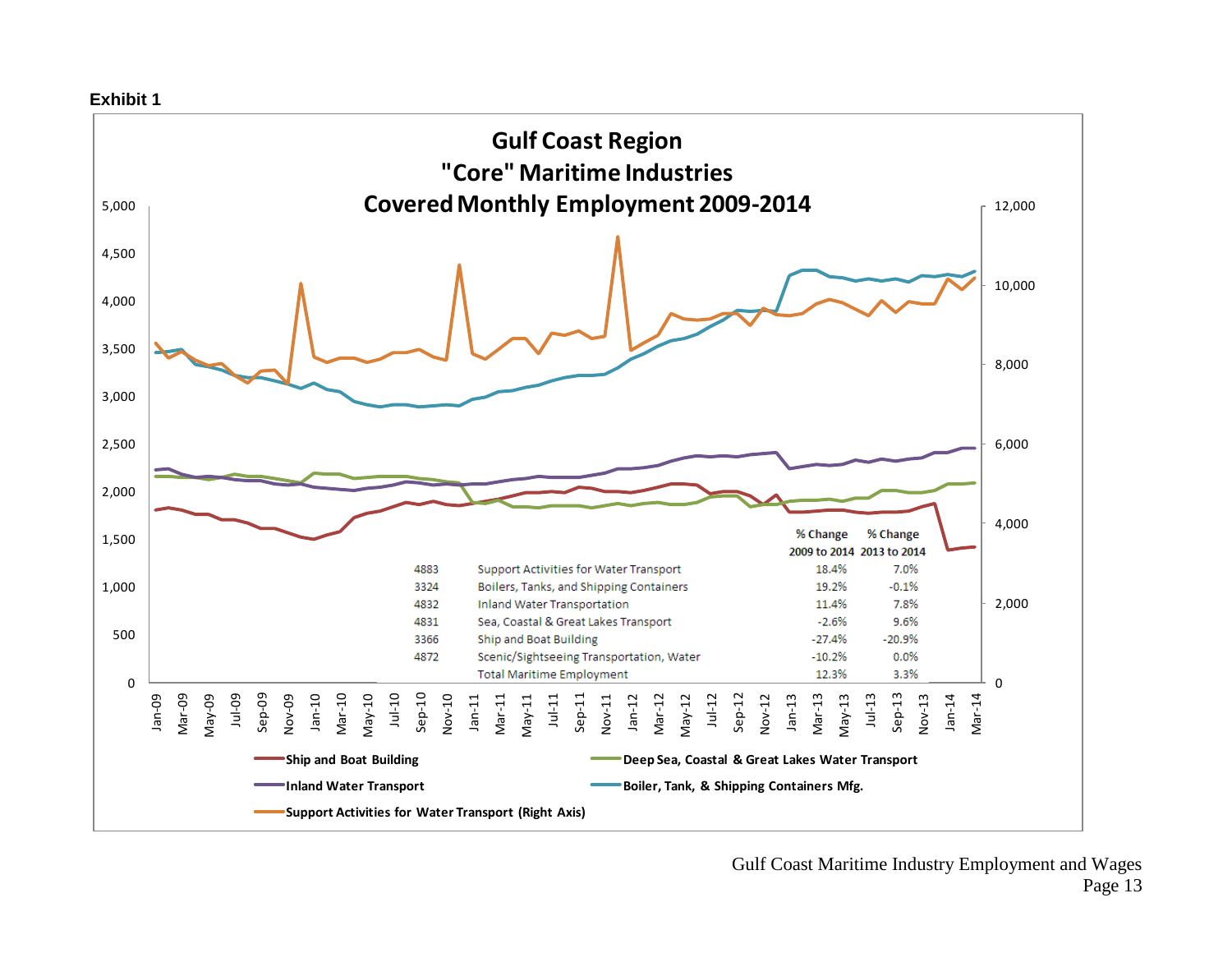### **Exhibit 2**

# **Gulf Coast "Core" Maritime Occupations Average (Median) Annual Wages 2013**



Gulf Coast Maritime Industry Employment and Wages Page 14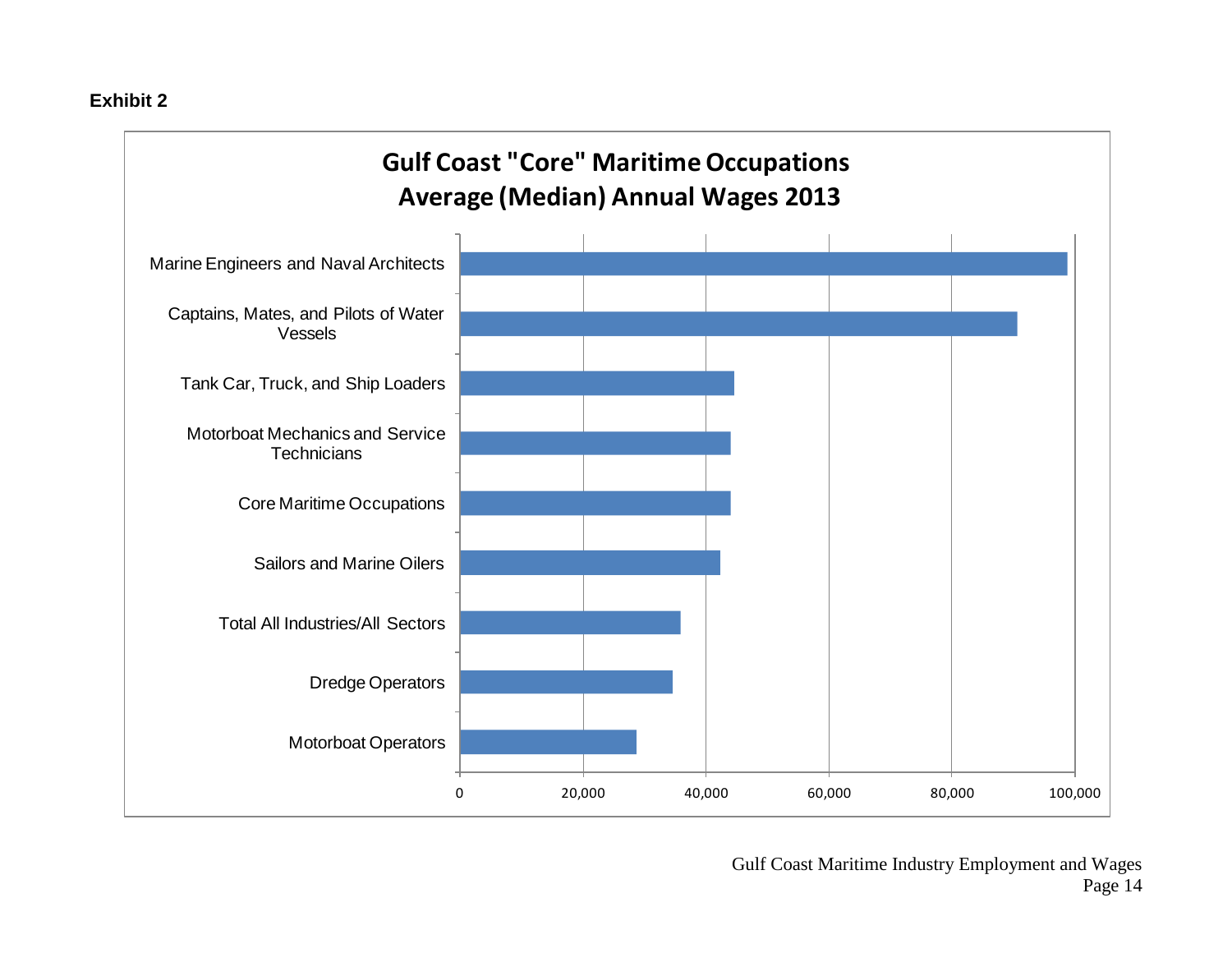### **Appendix A**

### **Maritime Industry & Occupation Definition Methodology**

**Step 1**: Determine the NAICS supersectors that contain marine freight and shipping activities, or ship manufacturing and maintenance.

### **Result:**

NAICS 48-49 Transportation and Warehousing NAICS 31-33 Manufacturing

**Step 2**: Identify all 4-digit industries within the above supersectors containing the words "water transportation," "ship(ping)," and/or boat etc.

**Result:** (4) 4-digit industries belonging to Transportation and Warehousing and (2) 4 digit industries belonging to Manufacturing. These constitute "core" maritime industries given their direct relationship to water transportation.

- 4831 Deep Sea, Coastal, and Great Lakes Water Transportation
- 4832 Inland Water Transportation
- 4872 Scenic and Sightseeing Transportation, Water
- 4883 Support Activities for Water Transportation
- 3324 Boiler, Tank, and Shipping Container Manufacturing
- 3366 Ship and Boat Building

**Step 3**: Examine all occupations within the above 4-digit NAICS industries to identify occupations that are "by definition" maritime in nature. Note that most occupations in these industries will not be directly related to maritime activities. E.g. accounting, janitorial, etc.

**Result:** (6) Occupations directly related to navigation, maintenance, or loading of cargo onto ships

535011 – Sailors and Marine Oilers 535021 – Captains, Mates, and Pilots of Water Vessels 535022 – Motorboat Operators 535031 – Ship Engineers 493051– Motorboat Mechanics and Service Technicians 537121– Tank Car, Truck, and Ship Loaders